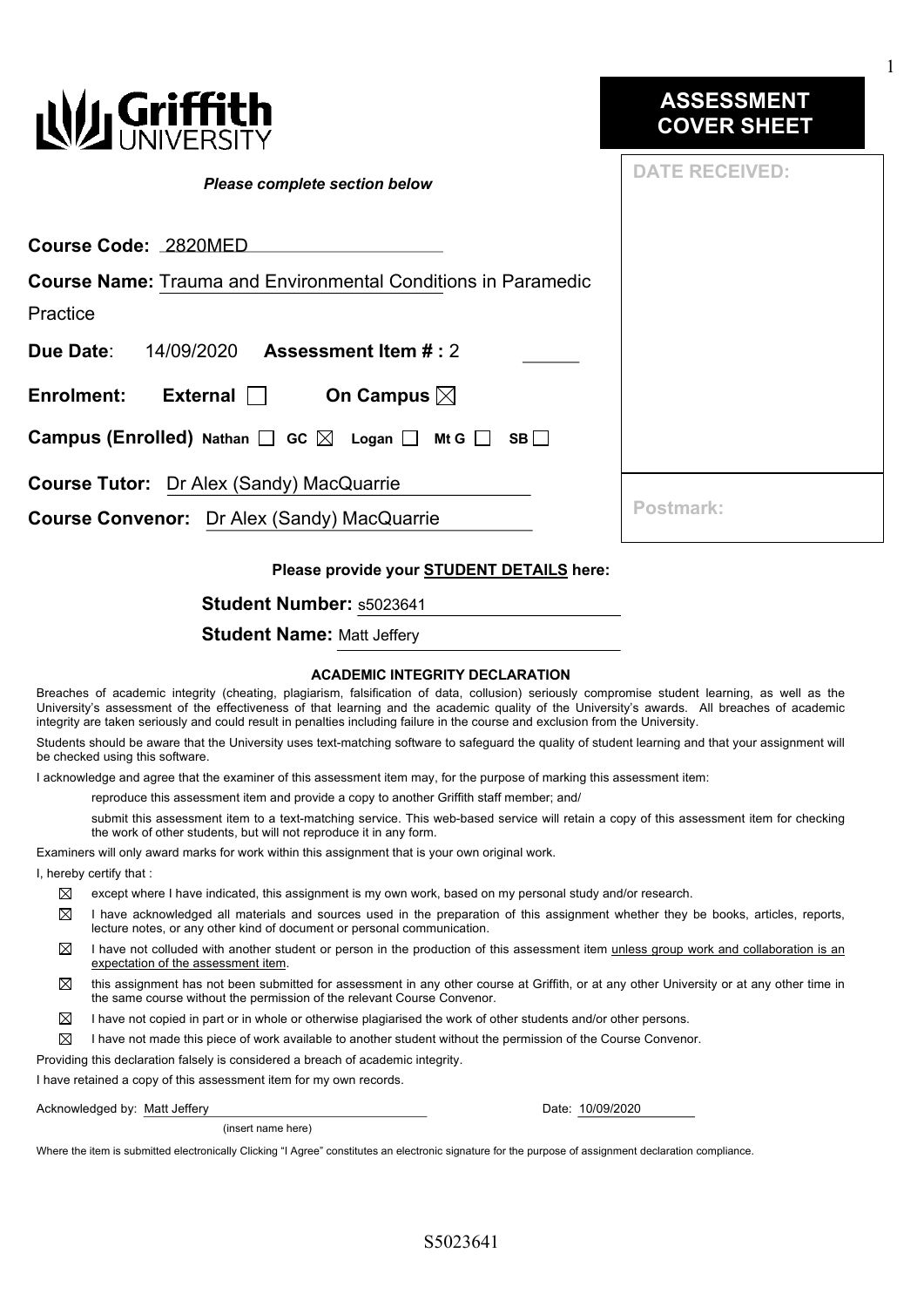*(to be completed by the student before their essay, assignment or other work is uploaded to an internal/online learning University website or used for the purpose of moderation (not to be used if there is to be public access to the work)*

At Griffith the use of assessment exemplars by academic staff is encouraged to inform students' understanding of the performance standards associated with learning and achievement in the course. An assessment exemplar is an authentic example, actual sample or excerpt, of student work that has been annotated to illustrate the ways in which it demonstrates learning, achievement and quality in relation to the intended learning outcomes (including graduate outcomes) for the course. Assessment exemplars may be made available in a range of ways. In order to collect assessment exemplars students are asked to consent, on every assessment item submitted, for their work, without disclosure of the contributor's identity, to be used, and reproduced as an assessment exemplar for standard setting and moderation activities.

I acknowledge that for the purpose of standard setting and moderation activities the examiner of this assessment item may wish to store, reproduce, annotate, and communicate my work to others, including future students, without disclosure of my identity.

- ⊠ I consent to my Work, Matt Jeffery *,* without disclosure of my personal details, being stored, reproduced annotated and communicated within the University's secure online learning environment.
- $\Box$ I do not consent to my Work, being stored, reproduced annotated and communicated within the University's secure online learning environment under any circumstances.

Acknowledged by: Matt Jeffery **Date: 10/09/2020** 

(insert name here)

Where the item is submitted electronically Clicking "I Agree" or "I do Not Agree" constitutes an electronic signature for the purpose of student consent.

| <b>Extension Requests:</b>                    |                                                                                                  |  |  |
|-----------------------------------------------|--------------------------------------------------------------------------------------------------|--|--|
| Assessment Item Number:                       | Due Date:                                                                                        |  |  |
| Extension Granted: $\Box Y$                   | Amended Due Date:                                                                                |  |  |
| Extension Approved by: Extension Approved by: | Approval Date:                                                                                   |  |  |
| <b>Examiner's Use Only:</b>                   | <b>Tick Where Appropriate:</b>                                                                   |  |  |
| Name:                                         | Submitted late without extension – returned to student<br>to seek extension /special assessment. |  |  |
| Mark Given:                                   | Suspected plagiarism: referred to the Course Convenor.                                           |  |  |
| Second Examiner:<br>(if required)             | Returned to student to be resubmitted by:<br>(date) for the following reasons:                   |  |  |
| Mark Given:                                   |                                                                                                  |  |  |

**Examiner's Comments:**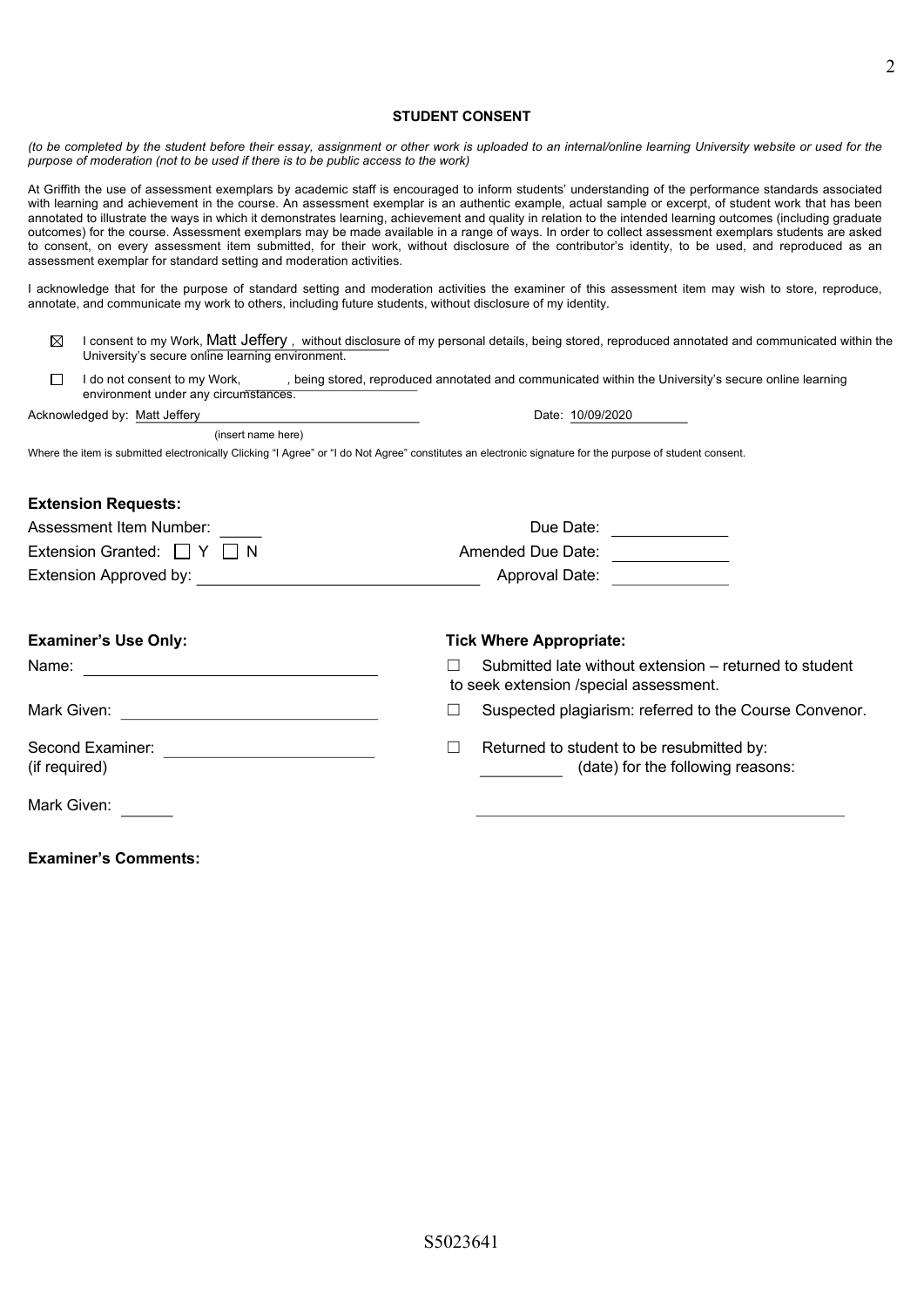**Name:** Matt Jeffery

**Title:** Paramedics can safely reduce dislocations in the prehospital setting

**Word Count:** 1496 **(**Excluding titles and references)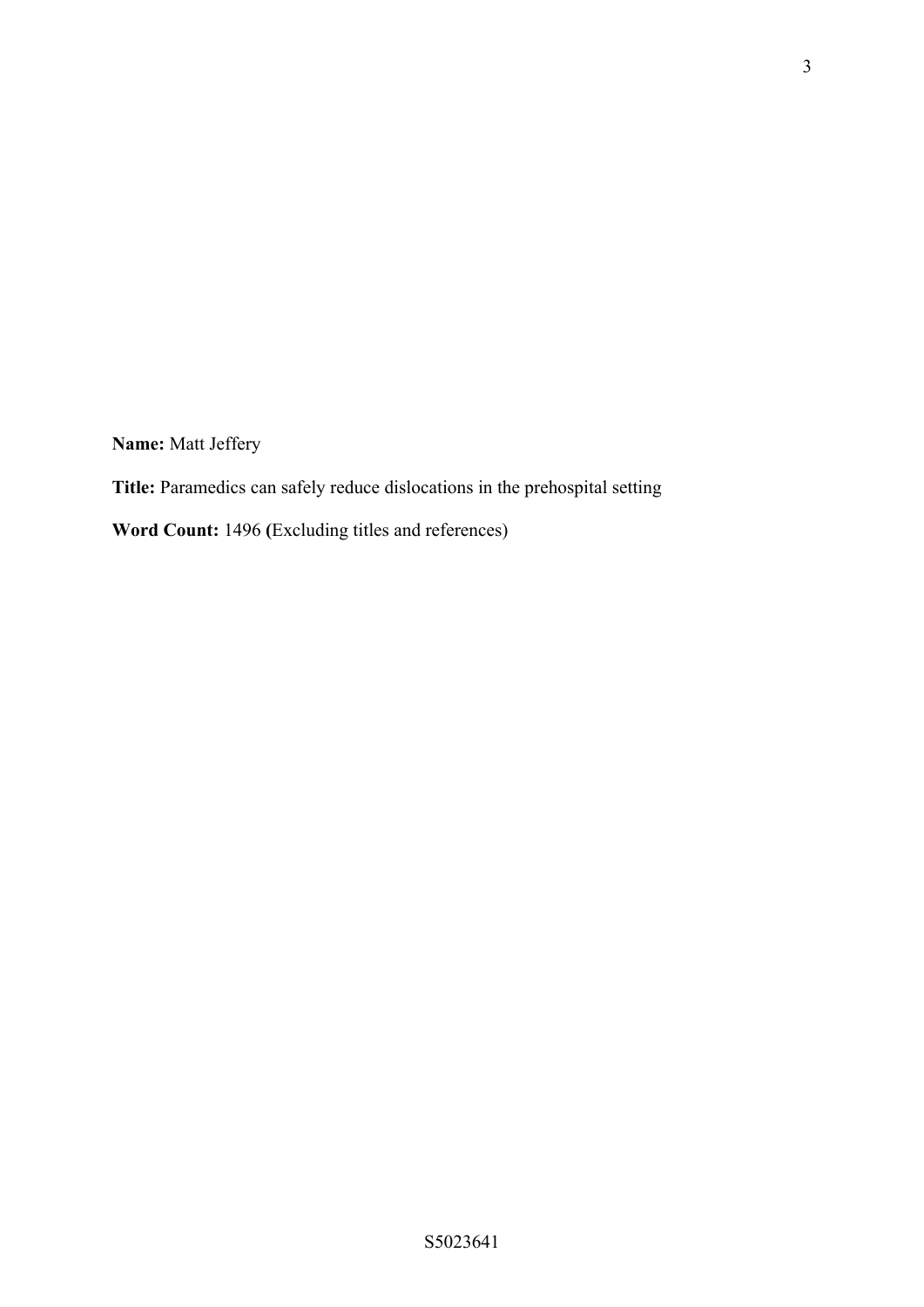### **Title**

Paramedics can safely reduce dislocations in the prehospital setting

#### **Overview**

The shoulder is the most frequently dislocated joint, resulting is widespread research of reduction methods and complications, however there is little evidence on the safety and effectiveness of prehospital reduction (Helfen et al., 2016; Shah et al., 2017). Dislocations occur in active individuals and may result in decreased perfusion due to axillary artery involvement and nerve lesions (Helfen et al., 2016). Therefore, the ability for paramedics to reduce shoulder dislocations prehospitally has the potential to avoid muscular spasm, reduce pain and improve neurological outcomes (Bokor-Billmann et al., 2015).

## **Clinical scenario**

You are called code 2 to a skier that has fallen on his right shoulder and has been transported to base by ski patrol. On examination you diagnose an isolated shoulder dislocation. The patient is in significant pain, cannot move his arm, and asks you to reduce the dislocation. Due to current clinical practice guidelines you are unable to attempt reduction and transport the patient down the rough dirt road to the emergency department (ED) 30 minutes' away. On arrival the physician struggles to reduce the shoulder, due to increased muscular spasm, and the patient requires sedation to facilitate reduction.

## **PICO (Patient, Intervention, Comparator, Outcome) Question**

In patients with shoulder dislocations, does prehospital paramedic reduction provide safe and effective outcomes?

## **Search Strategy**

A search was conducted of the medical databases; CINAHL, Cochrane Library and Medline Ovid (September 2015 – September 2020). The search terms used were: ((shoulder or humerus) and (dislocation or reduction or reduce or relocate or relocation) and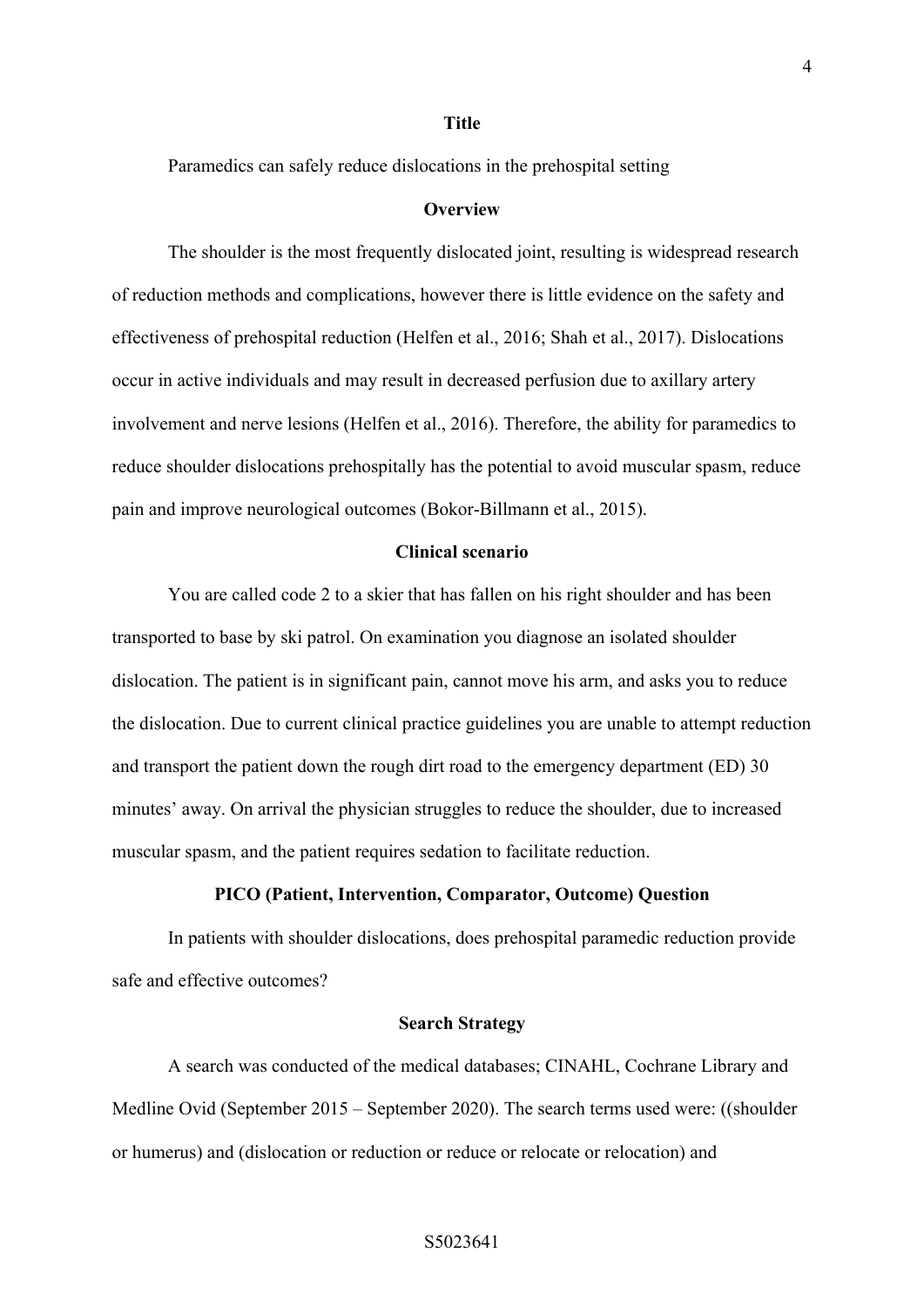(prehospital\* or pre-hospital or "out of hospital" or out-of-hospital or ambulance\* or EMS or "emergency medical services" or paramedic\* or medic)). The Wilderness and Environmental Medicine Journal was hand searched due to its high likelihood of containing relevant literature, as well as the reference lists of included articles.

## **Search Results and Analysis**

# **Figure 1**

*Prisma flow diagram of the location of suitable articles* 



*Note.* Adapted from: Moher, D., Liberati, A., Tetzlaff, J., Altman, D. G., & The Prisma Group. (2009). Preferred Reporting Items for Systematic Reviews and Meta-Analyses: The PRISMA Statement. *PLOS Medicine, 6*(7), e1000097. https://doi.org/10.1371/journal.pmed.1000097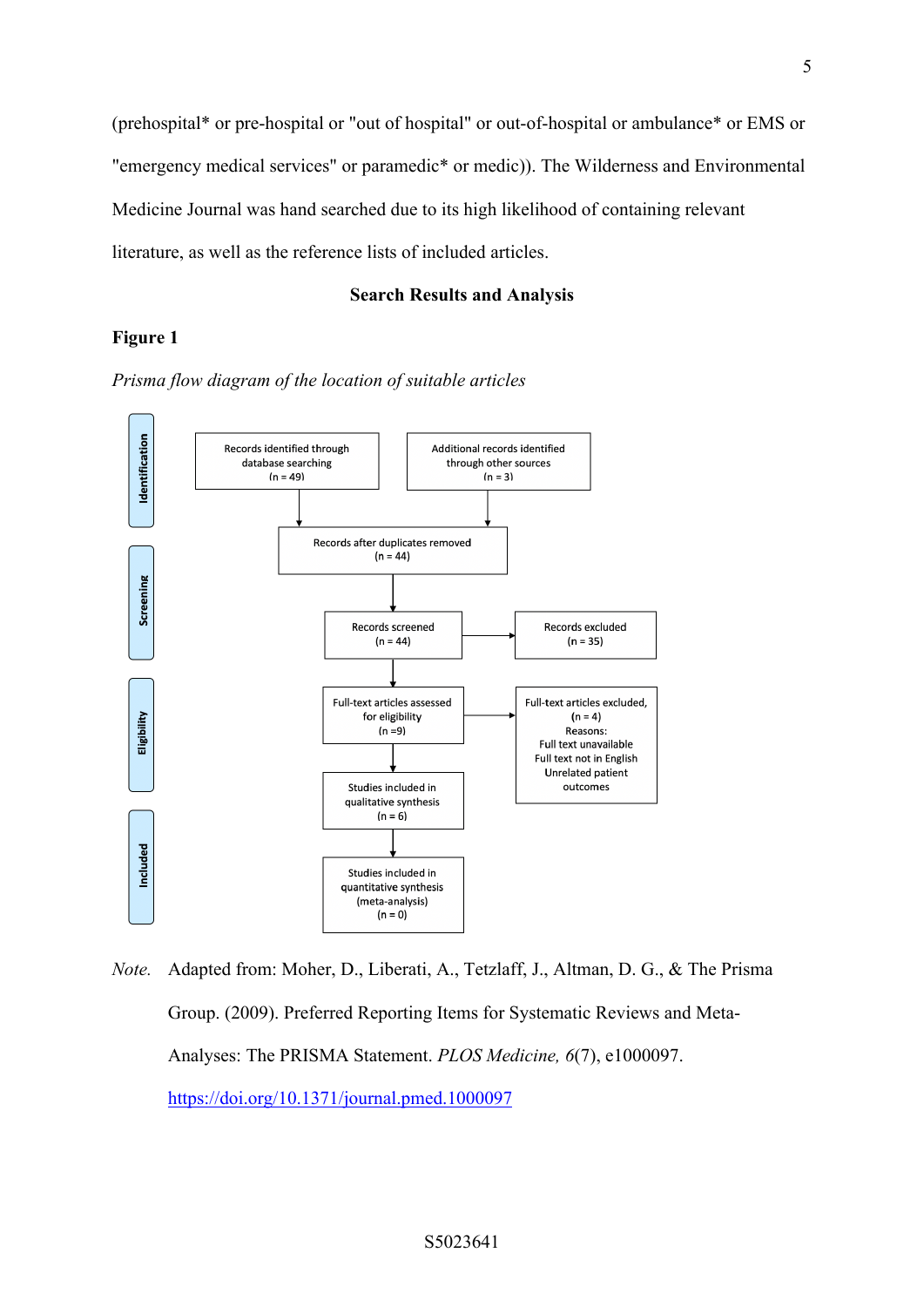# **Table 1**

# *Summary and analysis of search results*

| Author, Date                            | <b>Study Population</b><br>&<br>Intervening<br>Clinician                                                                                                          | <b>Study Design</b><br>Location<br>Level of<br>Evidence                                            | Findings                                                                                                                                                                                                                                                                                                                                                                                                                                                                        | Strengths $(+)/$ Limitations $(-)$                                                                                                                                                                                                                                                                                                                                                                                                                                                                                                                                                                                                                                                                                                                        |
|-----------------------------------------|-------------------------------------------------------------------------------------------------------------------------------------------------------------------|----------------------------------------------------------------------------------------------------|---------------------------------------------------------------------------------------------------------------------------------------------------------------------------------------------------------------------------------------------------------------------------------------------------------------------------------------------------------------------------------------------------------------------------------------------------------------------------------|-----------------------------------------------------------------------------------------------------------------------------------------------------------------------------------------------------------------------------------------------------------------------------------------------------------------------------------------------------------------------------------------------------------------------------------------------------------------------------------------------------------------------------------------------------------------------------------------------------------------------------------------------------------------------------------------------------------------------------------------------------------|
| (Bokor-<br>Billmann et<br>al., $2015$ ) | -Wilderness activity<br>participants<br>-Acute anterior<br>shoulder dislocations<br>-No concurrent<br>fractures.<br>$-Age > 16$<br>Volunteer rescue<br>physicians | Prospective<br>observational<br>cohort study of<br>39 patients<br>Germany and<br>France<br>Level 3 | -Reduction was achieved in all patients<br>-First attempt reduction success rate: 95%<br>-Second attempt reduction success rate: 5%<br>-Comparable to ED success rate: 70-96%<br>-Median time to reduction: 6.1 minutes<br>-No sedation or analgesia was given prior to<br>reduction<br>-Physicians received 3 hours training prior to<br>enrolment<br>-Patient relaxation lead to improved reduction<br>success<br>-No complications were reported before or after<br>attempts | $(+)$ Original study<br>(+) Conducted over 5-year period<br>$(+)$ Included a 6 month follow up consult<br>for long term complications<br>$(+)$ Clear statement of hypothesis,<br>population, inclusion and exclusion<br>criteria<br>(+) Clear criteria for successful reduction<br>(-) Results cannot be generalised to non-<br>physician responders<br>(-) Medium sample size of 39 patients<br>detracts from statistical relevance<br>(-) Large sample of young men due to<br>injury epidemiology<br>(-) Other reduction techniques were not<br>compared<br>(-) Diagnosis and successful reduction<br>confirmed by signs and symptoms, not<br>radiography<br>(-) No randomisation, blinding or control<br>group to avoid or minimise systematic<br>bias |
| (Fennelly et<br>al., 2020)              | -Acute anterior<br>shoulder dislocations<br>-No pre-existing<br>instability                                                                                       | Systematic<br>Review<br>United                                                                     | $-$ <1% of patients aged <30 sustain a concurrent<br>fracture<br>-First attempt success rate: 54-95%<br>-All 4 authors supported prehospital reduction if the                                                                                                                                                                                                                                                                                                                   | $(+)$ Uses 4 studies of high-quality<br>evidence<br>$(+)$ Provides a quantitative comparison on<br>success rates and outcomes of 4 studies                                                                                                                                                                                                                                                                                                                                                                                                                                                                                                                                                                                                                |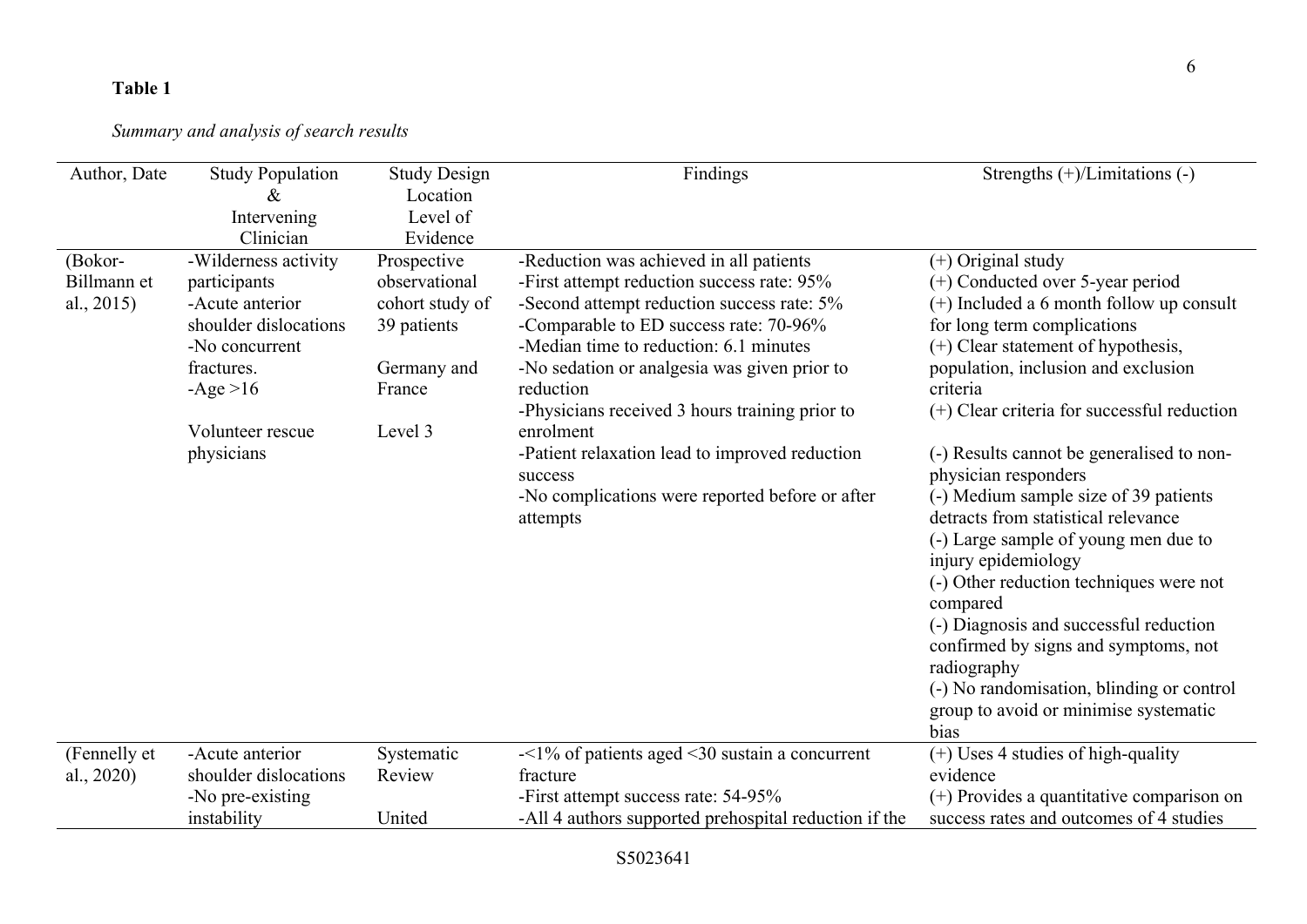|                          |                                                                              |                                                                                                                                               |                                                                                                                                                                                                                                                                                                                                                                                                                                                                                                                                                                          | 7                                                                                                                                                                                                                                                                                                                                                                                                                                                                                                                                                                                                                                                                   |
|--------------------------|------------------------------------------------------------------------------|-----------------------------------------------------------------------------------------------------------------------------------------------|--------------------------------------------------------------------------------------------------------------------------------------------------------------------------------------------------------------------------------------------------------------------------------------------------------------------------------------------------------------------------------------------------------------------------------------------------------------------------------------------------------------------------------------------------------------------------|---------------------------------------------------------------------------------------------------------------------------------------------------------------------------------------------------------------------------------------------------------------------------------------------------------------------------------------------------------------------------------------------------------------------------------------------------------------------------------------------------------------------------------------------------------------------------------------------------------------------------------------------------------------------|
|                          | -Prehospital                                                                 | Kingdom                                                                                                                                       | provider is adequately trained<br>-No acute complications observed                                                                                                                                                                                                                                                                                                                                                                                                                                                                                                       | (-) Small sample size                                                                                                                                                                                                                                                                                                                                                                                                                                                                                                                                                                                                                                               |
|                          | Not specified                                                                | Level 2                                                                                                                                       | -Shoulder reduction improved neurological<br>complications<br>-Risk of concomitant fractures greatest in patients<br>aged $>40$<br>-Pre reduction radiographs are of minimal benefit in<br>the presence of strong clinical diagnosis of shoulder<br>dislocation<br>-Any signs of fractures contraindicate reduction<br>attempts<br>-There is no preferred technique<br>-Neurological deficit does not contraindicate<br>reduction attempts<br>-With correct judgement reduction of anterior<br>shoulder dislocations is appropriate in young active<br>patients          | (-) No evidence of long-term outcomes<br>(-) Minimal analysis on benefits of pre-<br>hospital vs in hospital<br>(-) No level 1 evidence could be found<br>(-) Population did not include elderly or<br>sedentary                                                                                                                                                                                                                                                                                                                                                                                                                                                    |
| (Helfen et al.,<br>2016) | -Prehospital<br>$-Age > 16$<br>-Shoulder dislocation<br>Emergency physicians | Prospective,<br>multi-centre<br>cohort study of<br>70 patients<br>16 pre-hospital<br>rescue stations<br>1n<br>Germany<br>& Austria<br>Level 3 | - Neurological pathologies occur in 10% of patients<br>-All 7 patients with neurological pathologies were<br>successfully reduced<br>- 46% of patients required analgesia<br>-No acute perfusion or neurological complications<br>occurred after reduction<br>-Scapular manipulation method recommended<br>-Prehospital reduction is feasible for not only<br>surgeons<br>-Maximum recommended number of attempts is 2<br>-No clear contraindications for emergency<br>physicians to attempt prehospital reduction<br>-Reduction is not recommended for elderly patients | (+) Original, multi-centre study<br>(+) Large and representative study size<br>with adequate gender and age distribution<br>(+) Clear method and hypothesis detailing<br>inclusion criteria and population<br>(+) Pain relief drugs used (Fentanyl,<br>Midazolam and Ketamine) are currently<br>used by Australian paramedics<br>(+) Statistical comparisons and analysis of<br>the data were made<br>(-) Reduction by physicians cannot be<br>generalised to paramedics<br>$(-)$ Excludes patients age <16<br>(-) Conducted in Germany and Austria<br>where there are no paramedic services,<br>only prehospital physicians<br>(-) No radiological confirmation of |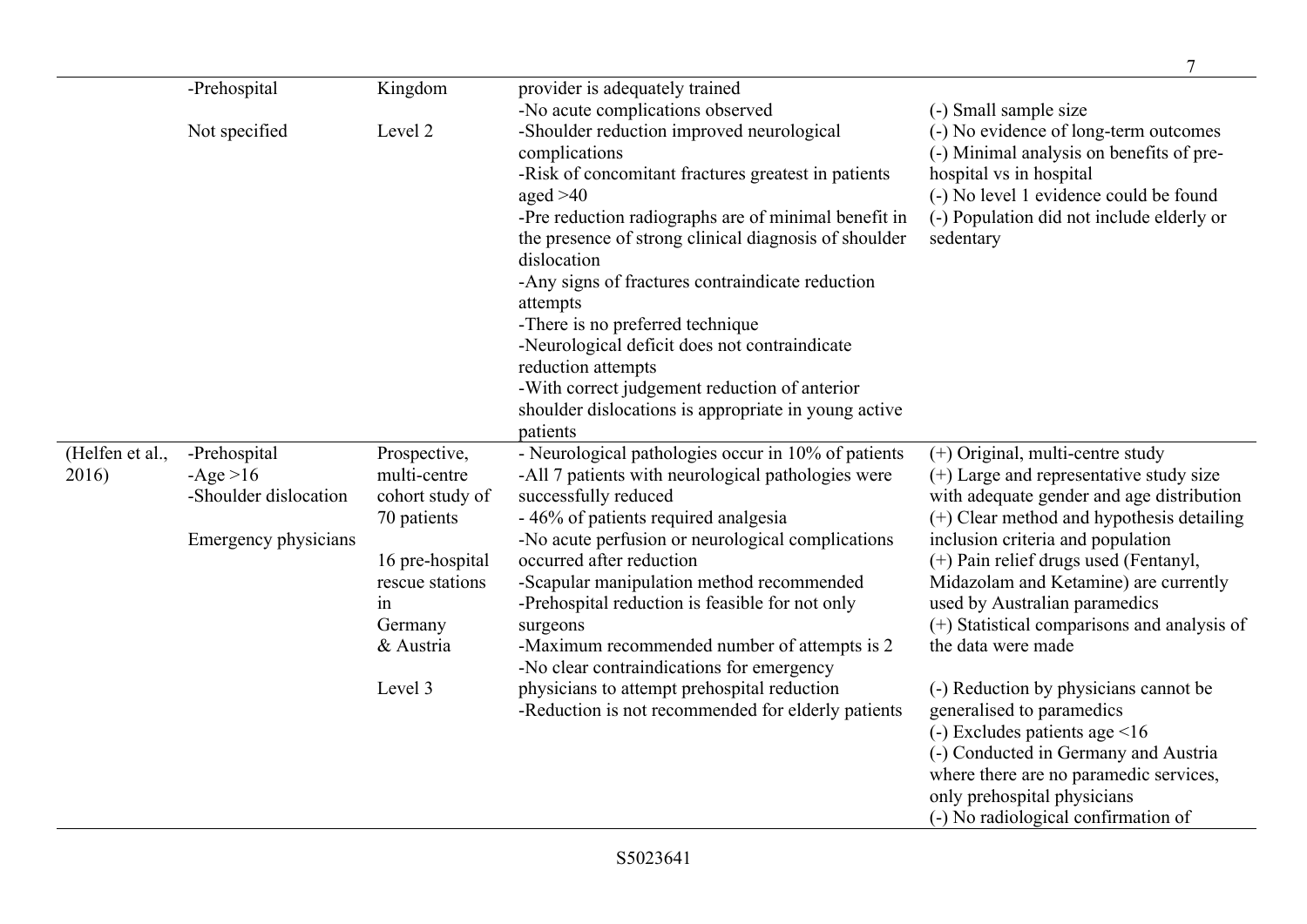|                        |                               |                                    |                                                                      | shoulder reductions<br>(-) Does not state number or percentage of           |
|------------------------|-------------------------------|------------------------------------|----------------------------------------------------------------------|-----------------------------------------------------------------------------|
|                        |                               |                                    |                                                                      | successful reductions                                                       |
|                        |                               |                                    |                                                                      | (-) No randomisation or blinding to avoid                                   |
|                        |                               |                                    |                                                                      | or minimise systematic bias                                                 |
| (Shah et al.,<br>2017) | -Prehospital 'pitch-<br>side' | Literature<br>Review               | -2 epidemiological patient cohorts: young/athletic<br>and old/frail  | (+) Externally peer reviewed<br>(+) Provides a systematic clinical practice |
|                        | -Shoulder dislocation         |                                    | -Posterior dislocations require closed reduction and                 | guideline for prehospital shoulder                                          |
|                        |                               | United                             | imaging                                                              | management                                                                  |
|                        | Physicians                    | Kingdom                            | -Anterior dislocation can be reduced prehospitally                   |                                                                             |
|                        |                               |                                    | -Earlier attempts result in easier reduction due to                  | (-) Poorly described method                                                 |
|                        |                               | Level 3                            | decreased muscle spasm and resistance                                | (-) No PRISMA outline of review process                                     |
|                        |                               |                                    | -Techniques recommended: Stimson and Spaso                           | (-) No appraisal of review strengths and                                    |
|                        |                               |                                    | -Past histories of dislocation often result in self                  | limitations                                                                 |
|                        |                               |                                    | relocation                                                           | (-) Use of physicians cannot be                                             |
|                        |                               |                                    | -Any patient with suspected fracture should be                       | generalised to paramedics                                                   |
|                        |                               |                                    | referred for x-ray without attempting relocation                     | $(-)$ Limited scope of study – pitch side                                   |
|                        |                               |                                    | -Cease attempt if relocation causes pain                             | (-) Generalises literature from in-hospital                                 |
|                        |                               |                                    |                                                                      | studies as applicable to the prehospital                                    |
|                        |                               |                                    |                                                                      | setting                                                                     |
| (Siebenbürger          | -Prehospital                  | Prospective                        | -Correlation between skill level and specialty of                    | $(+)$ Original multi-centre study                                           |
| et al., 2018)          | -Shoulder, patella and        | cohort study of                    | clinicians and successful reductions                                 | (+) Explicitly described method                                             |
|                        | ankle joint                   | 118 patients                       | -Authors support preclinical reduction, especially                   | $(+)$ Thorough statistical analysis of                                      |
|                        | dislocations                  |                                    | with neurological deficit<br>-Reduction does not result in vascular- | quantitative data<br>(+) Success confirmed by radiography                   |
|                        | $-Age > 16$                   | 16 pre-hospital<br>rescue stations | hypoperfusion complications                                          |                                                                             |
|                        | Emergency physicians          | in                                 | -Multiple reduction attempts should be avoided                       | (-) Small sample size of 33 shoulder                                        |
|                        |                               | Germany                            | -Pain relief did not improve pain or success rates                   | dislocations                                                                |
|                        |                               | & Austria                          | $-1$ <sup>st</sup> time reduction success rate: $60\%$               | (-) Conducted in Germany and Austria                                        |
|                        |                               |                                    |                                                                      | where there are no paramedic services,                                      |
|                        |                               | Level 3                            |                                                                      | only prehospital physicians                                                 |
|                        |                               |                                    |                                                                      | (-) No randomisation, blinding or control                                   |
|                        |                               |                                    |                                                                      | to avoid or minimise systematic bias                                        |

*Note.* Levels of evidence were graded using the 2011 Oxford Centre for Evidence Based Medicine guidelines (Howick et al., 2011).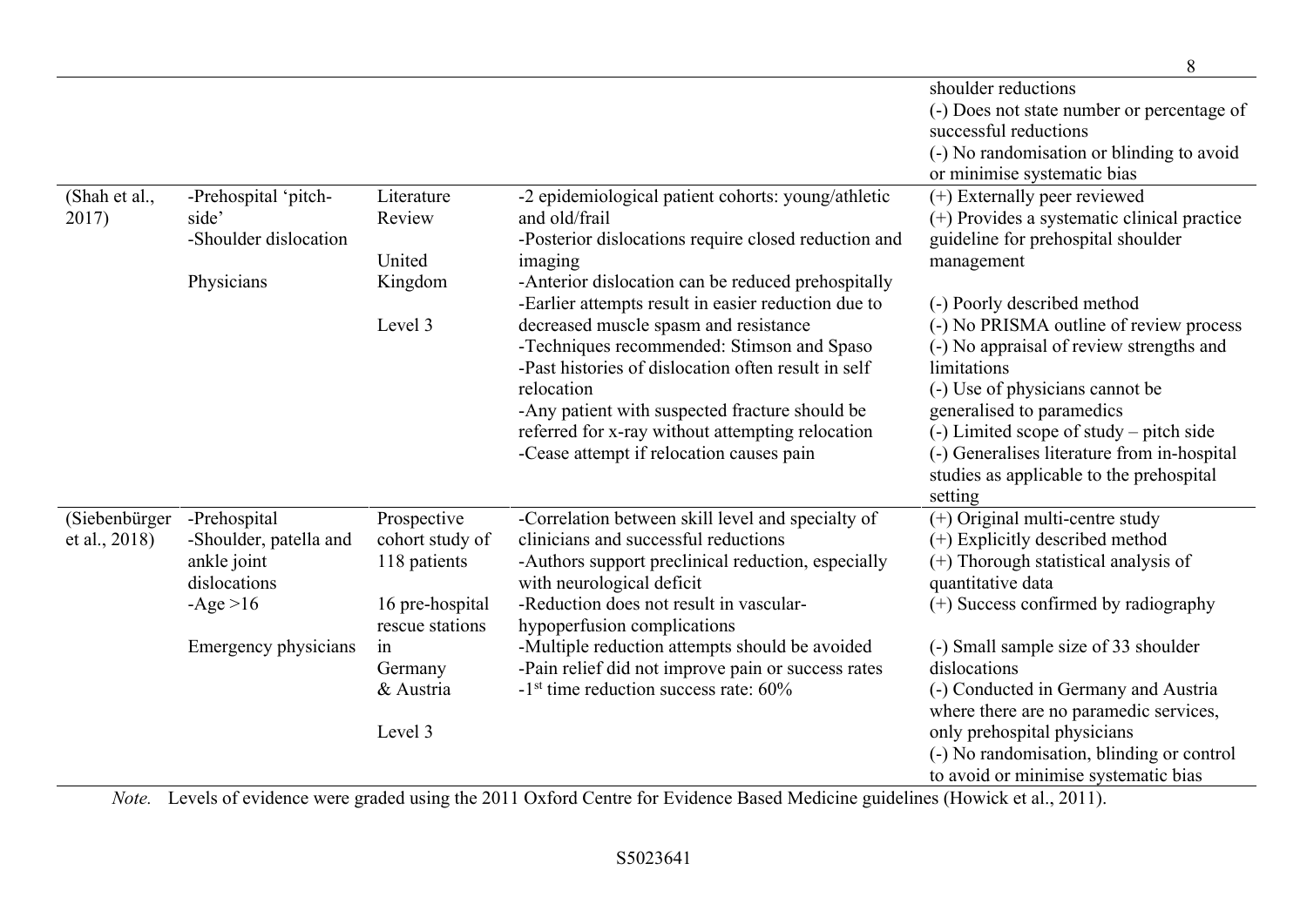### **Comments**

- Prehospital reductions of anterior shoulder dislocations resulted in no acute complications across all studies.
- All authors supported the prehospital reduction of shoulder dislocations by those suitably educated and qualified.
- There is no evidence behind the perceived need to rule out fractures with radiography prior to reduction in young, active patients.
- Prehospital reduction is comparable to the emergency department with first attempt success rates between 72.3% and 94.9%.
- There are various techniques that may work to facilitate prehospital reduction, the major concern was not having access to diagnostic x-ray.

## **Consider: Should clinical practice be altered?**

There is a limited body of evidence available that supports prehospital shoulder reduction through clinicians who are well educated in shoulder anatomy and have a high suspicion for fractures. Multiple studies reviewed prehospital physician reductions in locations where there is no paramedicine system, therefore they cannot be generalised to paramedic practice due to discrepancies in education and scope of practice. The evidence supports two attempts at reducing the dislocation, due to improved neurological and vascular outcomes and no incidences of complications. Various reduction techniques were used, with no strong evidence for the safety and effectiveness of any technique in particular. The following are suggested indications and contraindications.

Indications:

- Anterior shoulder dislocation characterised by:
	- o Anteriorly palpable humeral head
	- o Abnormal shoulder contour 'stepping'
	- o Arm abducted and externally rotated

## S5023641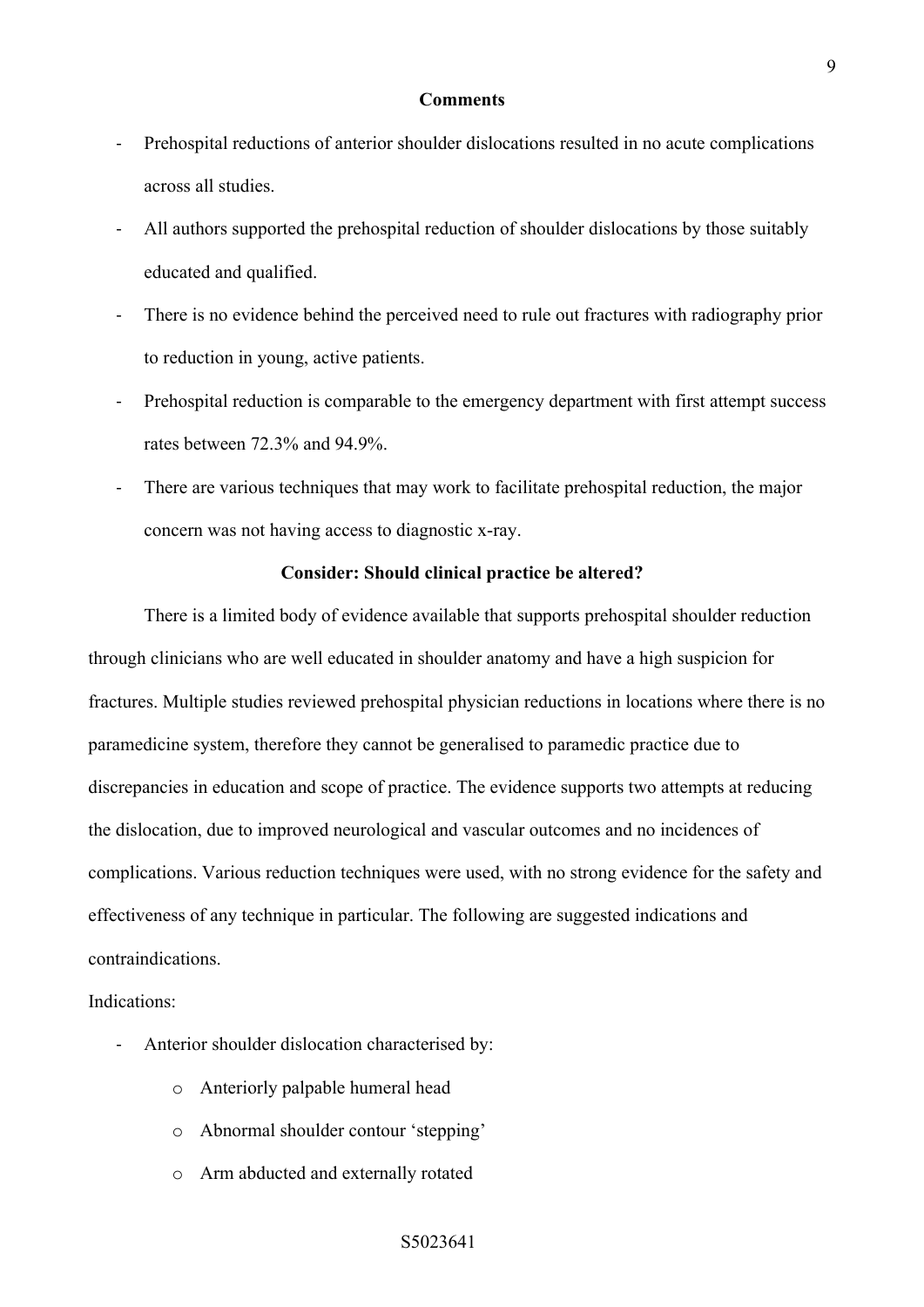- Patient under 40 years of age
- Patient is active and healthy

# Contraindications:

- Suspected concomitant fractures
- Physiologically unstable
- Uncooperative or ALOC patient
- Previous reduction complications
- Comorbid osteoporotic conditions

## **Clinical bottom line**

There is sufficient evidence to show that after a thorough physical assessment, radiography is not always required before shoulder relocation and therefore it can be safely achieved prehospitally. This evidence suggests that a randomised controlled clinical trial of shoulder reductions by paramedics is safe and warranted. Following the results of which, the PICO question could be answered, and a transition to practice made.